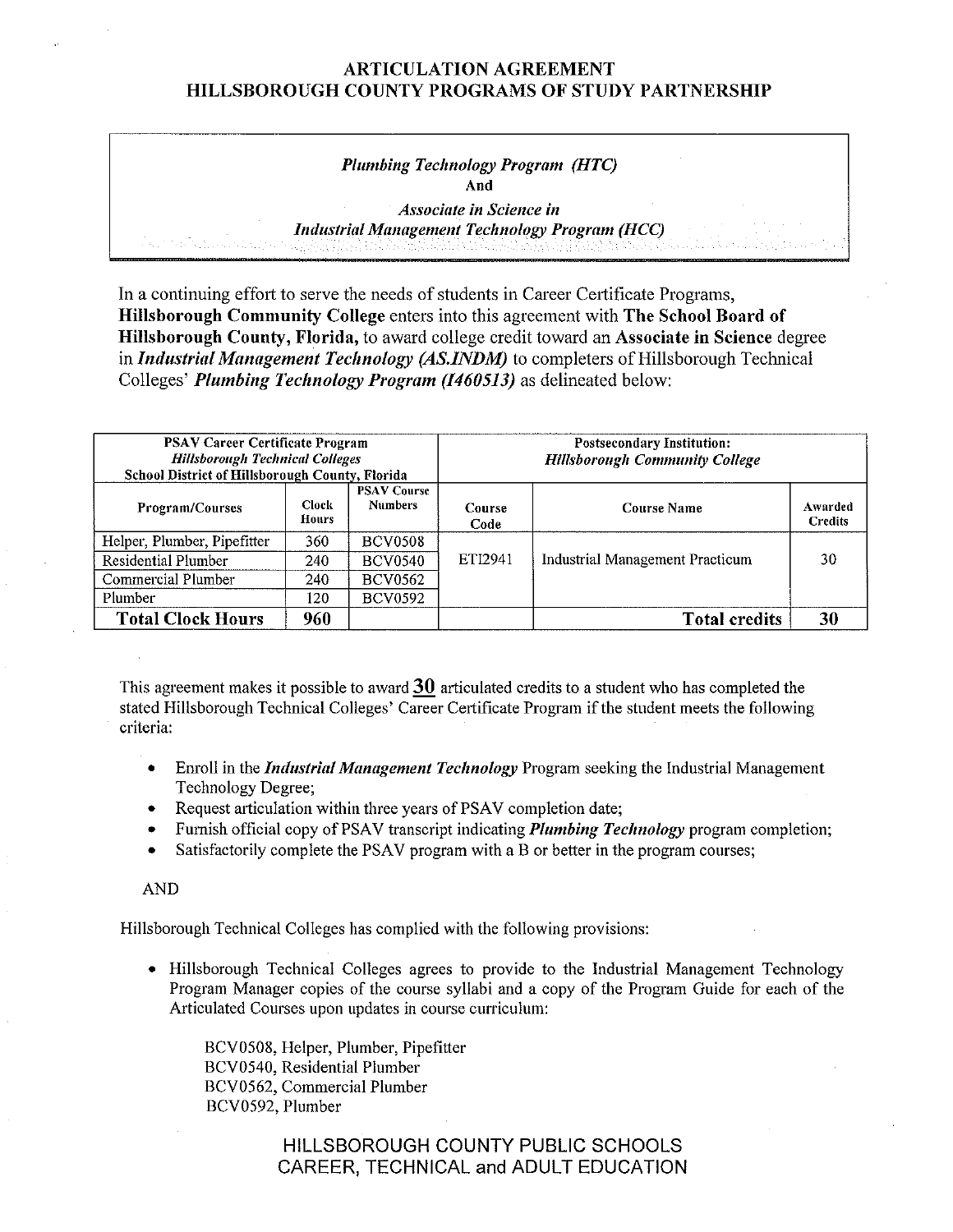### **ARTICULATION AGREEMENT HILLSBOROUGH COUNTY PROGRAMS OF STUDY PARTNERSHIP**

• Hillsborough Technical Colleges agree to meet the teaching objectives for each of the credited courses that Hillsborough Community College does for:

ETI2941, Industrial Management Practicum

Hillsborough Technical Colleges agree to use the following textbooks for the Articulated Courses and not to change textbooks without the prior written permission of the Industrial Management Technology Program Manager:

Mathematics for Plumbers and Pipefitters, 8<sup>th</sup> ed., 9781111642600 Plumbing 101, 6th ed., 9781133281535 Plumbing 201, 6<sup>th</sup> ed., 9781305401648 Plumbing 301, 2nd ed., 9781337391764 Plumbing 401, 1st ed., 9781418065362

The articulating agency will annually review the contents of the curriculum and the qualifications of teachers employed by Hillsborough County Public Schools. The purpose of the review is to verify that competencies are being taught and are equivalent to the postsecondary institution's course(s) which has been designated as equivalent and for which college credit is being offered.

This articulation agreement for the 30 credit(s) toward the *Hillsborough Community College Industrial Management Technology Degree* is effective upon final signature of both institutions' representatives, and will be reviewed five years from this date. This agreement may be terminated by either party upon 60 days written notice.

Signatures below indicate endorsement and attestation of this agreement.

I hereby endorse the above articulation agreement:

 $\mathbf{By:}$ 

Betty Viamontes, Chair, Board of Trustees School Board Chair

I hereby attest the above articulation agreement:

By: Dr. Kenneth Atwater, President,

By: Richard Senker VP of Academic Affairs Date: 7/22/19

**APPROVED AS TO FORM** & **LEGALITY** 

HILLSBOROUGH COUNTY PUBLIC SCHOOLS CAREER, TECHNICAL and ADULT EDUCATION

**Hillsborough Community College The School Board of Hillsborough County, Florida** 

TAMARA SHAMBUI

Date: 0CT 1 5 2019 Date: **OCT 1 5 2019** Date: **OCT 1 5 2019** 

By: Jeff Eakins, Superintendent

Date: 0CT 1 5 2019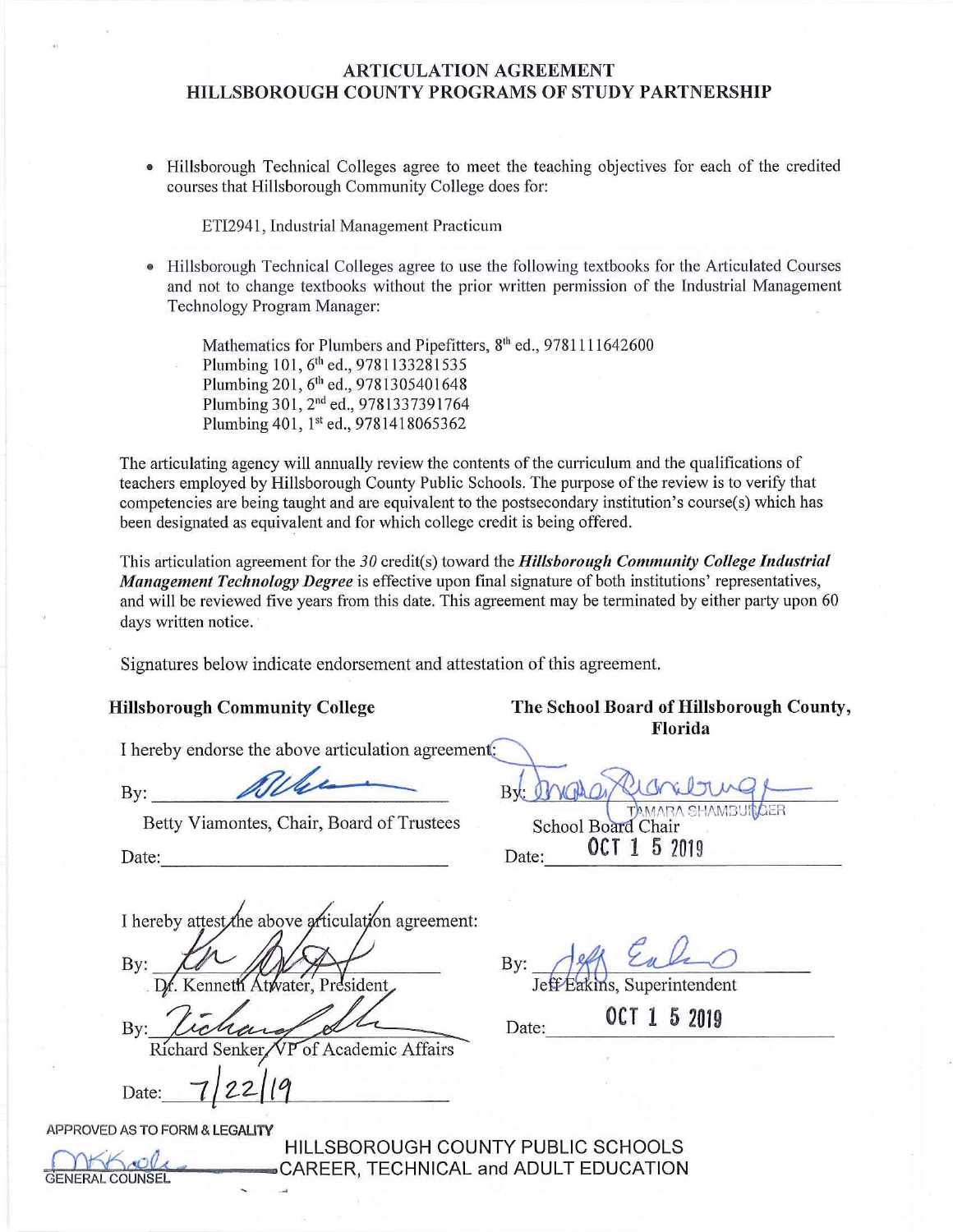# Industry Certification/Credential/PSAV to AS Industrial Management **Credit Articulation Identification Form**

**AS Degree Name:** Industrial Management Technology **CIP Number:** 1652020501

# **Industry Certification/Credential/PSAV: Plumbing Technology**

**College Credit:** According to State of Florida's Curriculum Frameworks (http://www.fldoe.org/academics/career-adult-edu/career-tech-edu/curriculum-frameworks/2017-18-frameworks/manufacturing.stml), the purpose of the AS Degree in Industrial Management Technology is to:

... offer a sequence of courses that provides coherent and rigorous content aligned with *challenging academic standards and relevant technical knowledge and skills needed to prepare for further education and careers in the manufacturing career cluster; provides technical skill proficiency, and includes competency-based applied learning that*  contributes to the academic knowledge, higher-order reasoning and problem-solving *skills, work attitudes, general employability skills, technical skills, and occupation*specific skills, and knowledge of all aspects of the manufacturing career cluster.

The State Curriculum Framework goes on in the *Special Notes* section to state:

 $\big($ 

*Students may provide valid evidence oftechnical or industrial competencies as specified in the curriculum frameworks of an accredited postsecondary adult or postsecondary vocational institution. Students may also provide valid evidence of acquired skills through portfolios, documented work hist01y, and registered apprenticeship programs that meet program outcomes as determined by the college.* 

Industrial elective credits may also be awarded based on the type of program, length of *program, certifications or licenses awarded under articulation agreements between*  PSAV program schools and/or industrial/technical license articulation agreements.

*Industrial elective credits may also be satisfied by the completion ofspecial courses and certificate programs offered by the college specified in the elective section ofthe college's degree plan.* 

The purpose of this form is to document the validation of acceptable forms of evidence of the students' *technical or industrial competencies* and/or *acquired skills* that meet program outcomes.

The number of college credits awarded by the articulation agreement is determined by HCC faculty's assessment of the certification/credential/PSAV. A minimum of 30 clock hours of training or work experience will be required for every college credit awarded to a maximum of 30 credit hours. The 30 to 1 clock hour conversion is based on the guidelines for state reporting and FLDOE unit definition of a clock hour.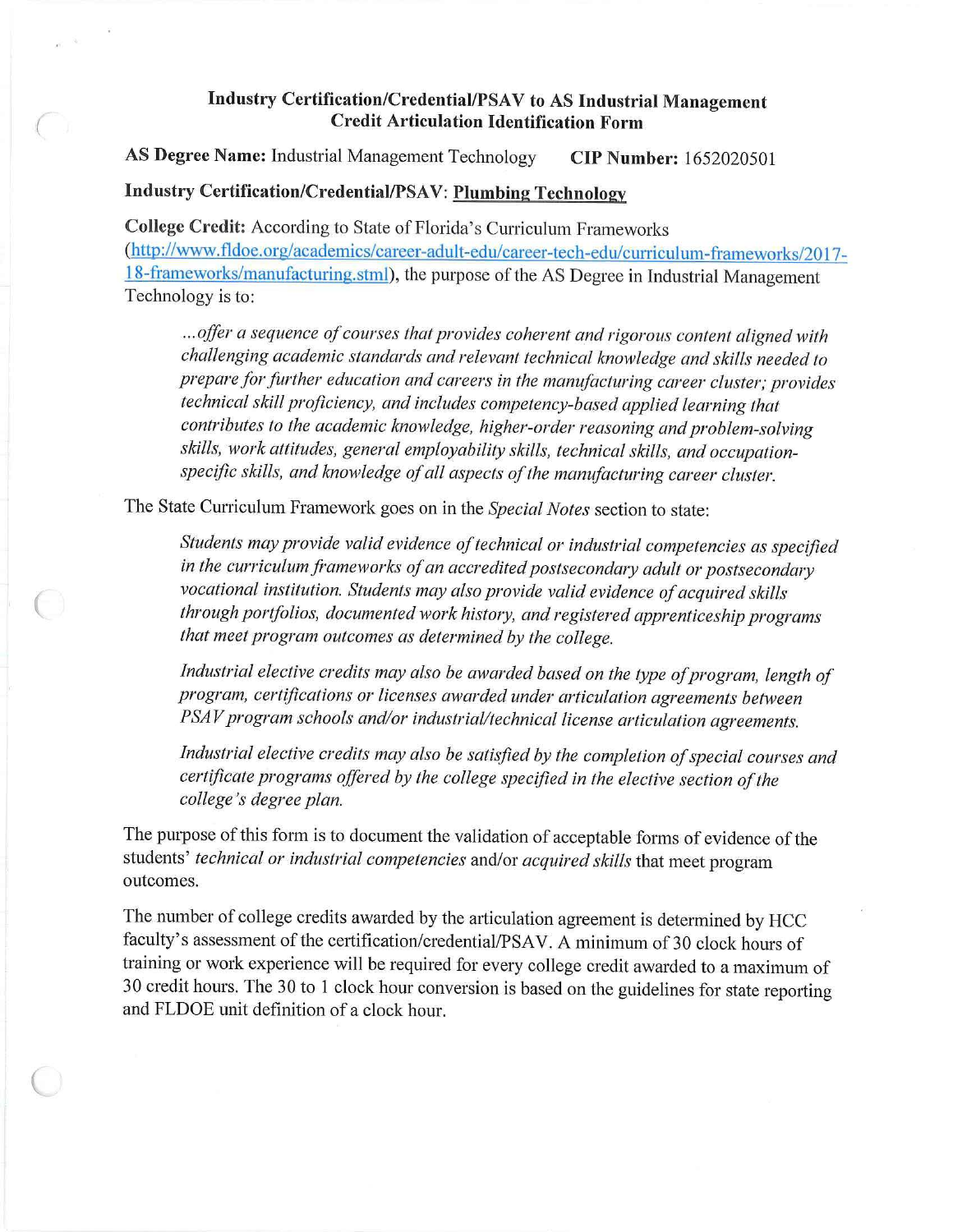**Validation Mechanism:** To be eligible for articulation, the student must show evidence of their current **Plumbing Technology** certification/credential and it must have been issued within three (3) years prior to their enrollment in the program.

**Rationale/Justification: Plumbing Technology** certification represents industry acknowledgement of technical skill attainment of competencies in the AS in Industrial Management Technology program. HCC faculty reviewed the following:

**X** State Curriculum Frameworks

*\_X\_*Course Syllabi

Course Exams

*){\_* Course Scope and Sequence

 $\chi$  Textbooks/Course Materials

Other **Communists** 

 $\subset$ 

- ---------------- ----- The **Plumbing Technology** certification/credential will serve as equivalent substitutions for the HCC courses identified below.

| Post-Secondary Adult Vocational/Apprenticeship/Corporate<br><b>Training Program</b> |                       |                                         | <b>Post-Secondary Institution:</b><br><b>Hillsborough Community College</b> |                      |                     |  |
|-------------------------------------------------------------------------------------|-----------------------|-----------------------------------------|-----------------------------------------------------------------------------|----------------------|---------------------|--|
| Program/Courses                                                                     | Clock<br><b>Hours</b> | <b>PSAV</b><br>Course<br><b>Numbers</b> | Course<br>Code                                                              | <b>Course Name</b>   | Awarde<br>d Credits |  |
| Helper, Plumber, Pipefitter                                                         | 360                   | <b>BCV0508</b>                          | ETI<br>2941                                                                 | Industria<br>Marg.   | 30                  |  |
| <b>Residential Plumber</b>                                                          | 240                   | <b>BCV0540</b>                          |                                                                             |                      |                     |  |
| <b>Commercial Plumber</b>                                                           | 240                   | <b>BCV0562</b>                          |                                                                             |                      |                     |  |
| Plumber                                                                             | 120                   | <b>BCV0592</b>                          |                                                                             |                      |                     |  |
| <b>Total Clock Hours</b>                                                            | 960                   |                                         |                                                                             | <b>Total credits</b> |                     |  |

Total Credits Awarded for the courses listed above is  $\sim$  30